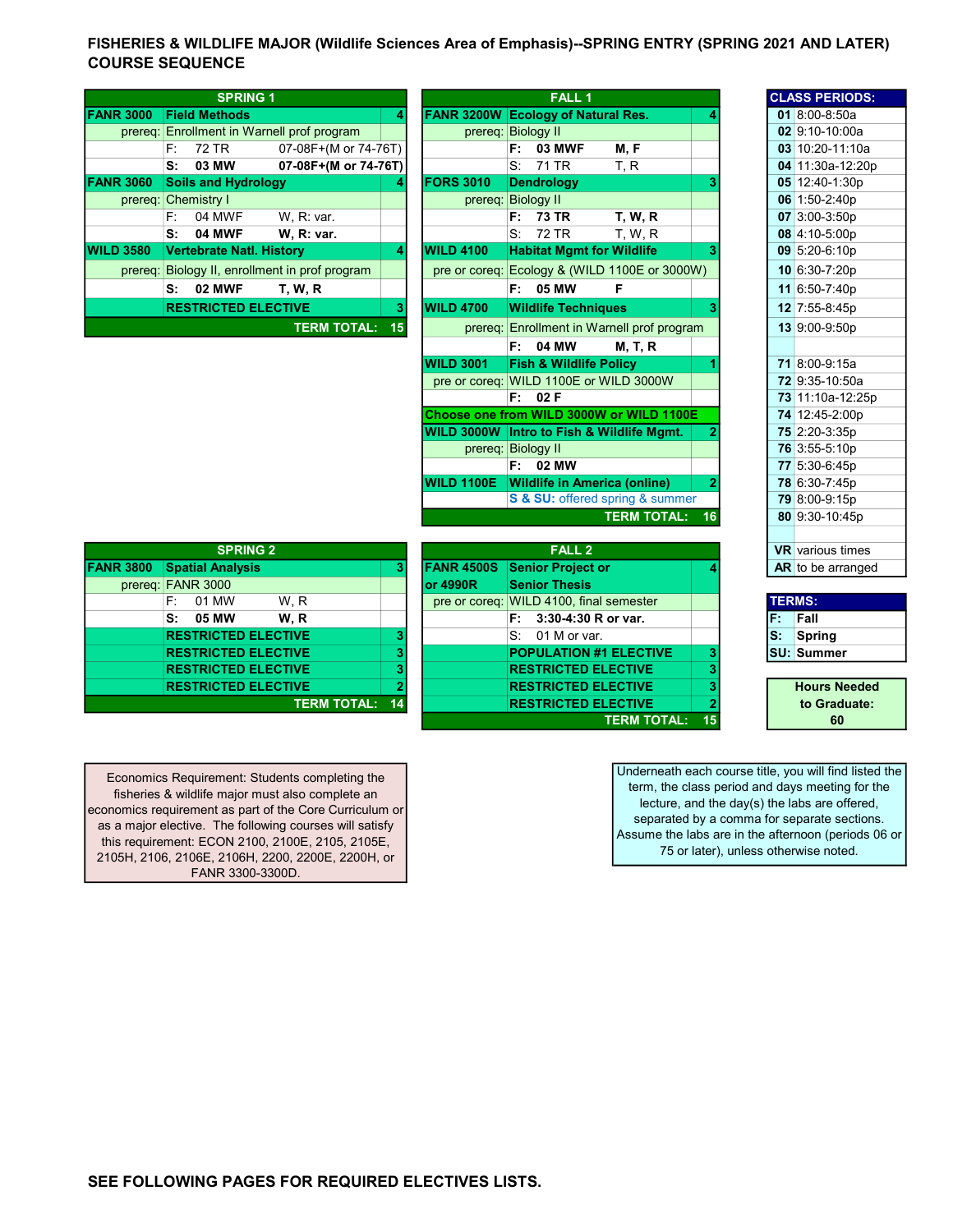## FISHERIES & WILDLIFE MAJOR (Wildlife Sciences Area of Emphasis)--SPRING ENTRY (SPRING 2021 AND LATER) COURSE SEQUENCE (continued)

## RESTRICTED ELECTIVES (NEED 22 HOURS TOTAL):

|                  | Organismal: Wildlife Biology (1 course, 4+ hrs)    |   |                         | Policy, Law & Decision-Making (3-5 hrs)       |                |    | <b>CLASS PERIODS:</b>               |
|------------------|----------------------------------------------------|---|-------------------------|-----------------------------------------------|----------------|----|-------------------------------------|
| <b>WILD 4040</b> | Herpetology                                        | 4 |                         | If FANR 4500 taken, must take 3 hours from:   |                |    | 01 $8:00 - 8:50a$                   |
|                  | prereq: Biology II, permission of instructor       |   | <b>ENVM 4930</b>        | Envir. Law & Govt. Regul.                     | 3              |    | $02$ 9:10-10:00a                    |
|                  | <b>72 TR</b><br>s:<br>т                            |   |                         | prereg: POLS 1101, HIST 2111, or 2112         |                |    | $03$ 10:20-11:10a                   |
| <b>WILD 4050</b> | Mammalogy                                          | 4 |                         | prereq: also, 3rd year standing               |                |    | 04 11:30a-12:20p                    |
| prereq:          | <b>WILD 3580+L</b>                                 |   |                         | S: 75 TR                                      |                |    | 05 12:40-1:30p                      |
|                  | т<br>F:<br><b>04 MWF</b>                           |   | <b>FANR 3400</b>        | <b>Society and Natural Res.</b>               | $\overline{2}$ |    | 06 1:50-2:40p                       |
| <b>WILD 4060</b> | <b>Ornithology</b>                                 | 4 | 2nd half                | F: 03 MW<br>02-03 F                           |                |    | 07 3:00-3:50p                       |
|                  | prereq: Biology II                                 |   | of term                 | S: 73 TR<br>05-06 F                           |                |    | 08 4:10-5:00p                       |
|                  | 04 MWF<br>01-03 F<br>s.                            |   | <b>FANR 4020</b>        | <b>Sustainable Development</b>                | 3              |    | 09 5:20-6:10p                       |
|                  |                                                    |   |                         | prereq: FANR 1100, LAND 1500, etc.            |                |    | 10 6:30-7:20p                       |
|                  | Organismal: Zoology (1 course, 3+ hrs)             |   |                         | S: 05 MWF                                     |                |    | 11 6:50-7:40p                       |
|                  | <b>BIOL 3700W Animal Behavior</b>                  | 3 | <b>FANR 4271</b>        | <b>Field Studies in Natl. Res.</b>            | $3 - 6$        |    | 12 7:55-8:45p                       |
|                  | prereq: Biology II                                 |   |                         | prereq: apply through StudyAway portal        |                |    | 13 9:00-9:50p                       |
|                  | F:<br><b>03 MWF</b>                                |   |                         | SU: VR                                        |                |    |                                     |
| <b>ECOL 3220</b> | <b>Marine Mammals</b>                              | 4 |                         | FANR 4800W Renewable Res. Policy              | $\overline{2}$ |    | 71 8:00-9:15a                       |
|                  |                                                    |   |                         | prereq: Economics and senior standing         |                |    | 72 9:35-10:50a                      |
|                  | prereq: Biology II<br>S: 73 TR                     |   |                         | S: 03 MW                                      |                |    |                                     |
|                  |                                                    |   |                         |                                               |                |    | 73 11:10a-12:25p                    |
|                  | <b>SU: 8-12:15 DAILY</b>                           |   | <b>FANR 4810</b>        | <b>Natural Resources Law</b>                  | 3              |    | 74 12:45-2:00p                      |
| <b>ECOL 4050</b> | Ichthyology                                        | 4 |                         | S: 75 TR                                      |                |    | 75 2:20-3:35p                       |
|                  | prereq: Biology II                                 |   | <b>WILD 4500</b>        | Nongame & End. Sp. Mgmt.                      | 3 <sup>1</sup> |    | 76 3:55-5:10p                       |
|                  | 73 TR<br>03-05 W<br>F:                             |   |                         | prereq: (WILD 1100E or 3000W), 4700, & Ecol.  |                |    | 77 5:30-6:45p                       |
| <b>ECOL 4240</b> | <b>Physiological Ecology</b>                       | 4 | even yrs                | F: 72 TR                                      |                |    | 78 6:30-7:45p                       |
|                  | prereq: Biology II                                 |   | <b>WILD 4520</b>        | <b>Conserv. Decision-Making</b>               | 3 <sup>1</sup> |    | 79 8:00-9:15p                       |
|                  | <b>74 TR</b><br>03-04 F<br>F:                      |   |                         | prereq: FANR 3000 & (ECOL 3500 or FANR 3200W) |                |    | 80 9:30-10:45p                      |
| <b>ENTO 4000</b> | <b>General Entomology</b>                          | 4 | pre or coreq: FANR 3800 |                                               |                |    |                                     |
|                  | prereq: Biology I & II                             |   |                         | S: 71 TR<br>M or W                            |                |    | <b>VR</b> various times             |
|                  | <b>05 MWF</b><br>06-07 F<br>s:                     |   |                         | If FANR 4990 taken, must take 5 hours from:   |                |    | AR to be arranged                   |
| <b>FANR 4350</b> | <b>Conservation Genetics</b>                       | 3 | <b>WILD 4520</b>        | <b>Conserv. Decision-Making</b>               | 3 <sup>1</sup> |    |                                     |
|                  | prereq: Biology I & II & (Stat or Biostat)         |   |                         | prereq: FANR 3000 & (ECOL 3500 or FANR 3200W) |                |    | <b>TERMS:</b>                       |
|                  |                                                    |   |                         |                                               |                |    | Fall                                |
|                  | <b>73 TR</b><br>F: .                               |   | pre or coreq: FANR 3800 |                                               |                | F. |                                     |
| <b>FISH 4300</b> | <b>Environ Biology of Fishes</b>                   | 4 |                         | S: 71 TR<br>M or W                            |                | S: | <b>Spring</b>                       |
|                  | prereq: Biology II                                 |   |                         | .and 2 hours from the FANR 4500 list above.   |                |    | <b>SU: Summer</b>                   |
|                  | <b>04 MWF</b><br>s:<br>05-08 F                     |   |                         |                                               |                |    |                                     |
| <b>FISH 4650</b> | <b>Georgia Fishes Field Study</b>                  | 4 |                         | Population: Elective #1 (1 course, 3+ hrs)    |                |    |                                     |
|                  | prereg: apply through StudyAway portal             |   | <b>ECOL 4000</b>        | <b>Popul. &amp; Community Ecology</b>         | 3              |    |                                     |
|                  | SU: Maymester                                      |   |                         | prereq: (FANR 3200W or ECOL 3500) & Calculus  |                |    | 60                                  |
| <b>WILD 4040</b> | Herpetology                                        | 4 |                         | F: 75 TR                                      |                |    |                                     |
| prereq:          | Biology II, permission of instructor               |   | <b>WILD 5700</b>        | <b>Applied Pop. Dynamics</b>                  | 3 <sup>1</sup> |    |                                     |
|                  | <b>72 TR</b><br>т<br>S:                            |   |                         | prereq: (FANR 3200W or ECOL 3500) & Precal    |                |    |                                     |
| <b>WILD 4050</b> | <b>Mammalogy</b>                                   | 4 |                         | F: 02 MW<br>w                                 |                |    |                                     |
|                  | prereq: WILD 3580+L                                |   |                         | *ECOL 4000 and WILD 4050L conflict and        |                |    |                                     |
|                  | 04 MWF<br>т<br>F:                                  |   |                         | cannot be taken in the same term              |                |    |                                     |
| <b>WILD 4060</b> | <b>Ornithology</b>                                 | 4 |                         |                                               |                |    |                                     |
|                  | prereq: Biology II                                 |   |                         |                                               |                |    |                                     |
|                  | 04 MWF<br>01-03 F<br>s:                            |   |                         |                                               |                |    |                                     |
| <b>WILD 4575</b> | <b>Conserv. Medicine &amp; Biol.*</b>              | 6 |                         |                                               |                |    |                                     |
|                  | prereq: Biology I & II & permission of instructor  |   |                         |                                               |                |    | <b>Hours Needed</b><br>to Graduate: |
|                  | SU: VR                                             |   |                         |                                               |                |    |                                     |
|                  | *can use 3 hrs here & 3 hrs towards Open Electives |   |                         |                                               |                |    |                                     |
| <b>WILD 4400</b> | <b>Wildlife Phys. and Nutrition</b>                |   |                         |                                               |                |    |                                     |
|                  | prereq: WILD 1100E or 3000W                        |   |                         |                                               |                |    |                                     |
|                  | <b>72 TR</b><br>s:                                 |   |                         |                                               |                |    |                                     |
| <b>WILD 5100</b> | <b>Wildlife Diseases</b>                           | 3 |                         |                                               |                |    |                                     |
|                  | <b>73 TR</b><br>s:                                 |   |                         |                                               |                |    |                                     |
| <b>WILD 5200</b> | Intl Wildlife Mgmt in S. Africa*                   | 6 |                         |                                               |                |    |                                     |
|                  | prereq: apply through StudyAway portal             |   |                         |                                               |                |    |                                     |
|                  | irregularly offered                                |   |                         |                                               |                |    |                                     |

|                  | ושלוט וואס ובני בנבט וואבט (ואבבט בב ווטטונט ווט ותבן. |   |                         |                                               |                         |               |                         |
|------------------|--------------------------------------------------------|---|-------------------------|-----------------------------------------------|-------------------------|---------------|-------------------------|
|                  | Organismal: Wildlife Biology (1 course, 4+ hrs)        |   |                         | Policy, Law & Decision-Making (3-5 hrs)       |                         |               | <b>CLASS PERIODS:</b>   |
| <b>WILD 4040</b> | <b>Herpetology</b>                                     | 4 |                         | If FANR 4500 taken, must take 3 hours from:   |                         |               | 01 8:00-8:50a           |
| prereq:          | Biology II, permission of instructor                   |   | <b>ENVM 4930</b>        | Envir. Law & Govt. Regul.                     | 3                       |               | 02 9:10-10:00a          |
|                  | S:<br><b>72 TR</b><br>т                                |   |                         | prereq: POLS 1101, HIST 2111, or 2112         |                         |               | 03 10:20-11:10a         |
| <b>WILD 4050</b> | <b>Mammalogy</b>                                       | 4 |                         | prereq: also, 3rd year standing               |                         |               | 04 11:30a-12:20p        |
| prereq:          | <b>WILD 3580+L</b>                                     |   |                         | S: 75 TR                                      |                         |               | 05 12:40-1:30p          |
|                  | 04 MWF<br>F:<br>T                                      |   | <b>FANR 3400</b>        | <b>Society and Natural Res.</b>               | $\overline{2}$          |               | 06 1:50-2:40p           |
| <b>WILD 4060</b> | <b>Ornithology</b>                                     | 4 | 2nd half                | 03 MW<br>02-03 F<br>F:                        |                         |               | 07 3:00-3:50p           |
|                  | prereq: Biology II                                     |   | of term                 | 73 TR<br>05-06 F<br>S:                        |                         |               | 08 4:10-5:00p           |
|                  | 04 MWF<br>$01-03$ F<br>s:                              |   | <b>FANR 4020</b>        | <b>Sustainable Development</b>                | 3                       |               | 09 5:20-6:10p           |
|                  |                                                        |   |                         | prereq: FANR 1100, LAND 1500, etc.            |                         |               | 10 6:30-7:20p           |
|                  | Organismal: Zoology (1 course, 3+ hrs)                 |   |                         | <b>S: 05 MWF</b>                              |                         |               | 11 6:50-7:40p           |
|                  | <b>BIOL 3700W Animal Behavior</b>                      | 3 | <b>FANR 4271</b>        | <b>Field Studies in Natl. Res.</b>            | $3-6$                   |               | 12 7:55-8:45p           |
|                  | prereq: Biology II                                     |   |                         | prereq: apply through StudyAway portal        |                         |               | 13 9:00-9:50p           |
|                  | 03 MWF<br>F:                                           |   |                         | SU: VR                                        |                         |               |                         |
| <b>ECOL 3220</b> | <b>Marine Mammals</b>                                  | 4 |                         | <b>FANR 4800W Renewable Res. Policy</b>       | $\mathbf{2}$            |               | 71 8:00-9:15a           |
|                  | prereq: Biology II                                     |   |                         | prereq: Economics and senior standing         |                         |               | 72 9:35-10:50a          |
|                  | S: 73 TR                                               |   |                         | S: 03 MW                                      |                         |               | 73 11:10a-12:25p        |
|                  | <b>SU: 8-12:15 DAILY</b>                               |   | <b>FANR 4810</b>        | <b>Natural Resources Law</b>                  | 3                       |               | 74 12:45-2:00p          |
| <b>ECOL 4050</b> | Ichthyology                                            | 4 |                         | S: 75 TR                                      |                         |               | 75 2:20-3:35p           |
|                  | prereq: Biology II                                     |   | <b>WILD 4500</b>        | Nongame & End. Sp. Mgmt.                      | 3 <sup>1</sup>          |               | 76 3:55-5:10p           |
|                  | 73 TR<br>03-05 W<br>F:                                 |   |                         | prereq: (WILD 1100E or 3000W), 4700, & Ecol.  |                         |               | 77 5:30-6:45p           |
| <b>ECOL 4240</b> | <b>Physiological Ecology</b>                           | 4 | even yrs                | F: 72 TR                                      |                         |               | 78 6:30-7:45p           |
|                  | prereq: Biology II                                     |   | <b>WILD 4520</b>        | <b>Conserv. Decision-Making</b>               | $\overline{\mathbf{3}}$ |               | 79 8:00-9:15p           |
|                  | <b>74 TR</b><br>03-04 F<br>F:                          |   |                         | prereq: FANR 3000 & (ECOL 3500 or FANR 3200W) |                         |               | 80 9:30-10:45p          |
| <b>ENTO 4000</b> | <b>General Entomology</b>                              | 4 | pre or coreq: FANR 3800 |                                               |                         |               |                         |
|                  | prereq: Biology I & II                                 |   |                         | M or W<br>S: 71 TR                            |                         |               | <b>VR</b> various times |
|                  | 06-07 F<br><b>05 MWF</b><br>s:                         |   |                         | If FANR 4990 taken, must take 5 hours from:   |                         |               | AR to be arranged       |
| <b>FANR 4350</b> | <b>Conservation Genetics</b>                           | 3 | <b>WILD 4520</b>        | <b>Conserv. Decision-Making</b>               | 3                       |               |                         |
|                  | prereq: Biology I & II & (Stat or Biostat)             |   |                         | prereq: FANR 3000 & (ECOL 3500 or FANR 3200W) |                         | <b>TERMS:</b> |                         |
|                  | 73 TR<br>F:                                            |   | pre or coreq: FANR 3800 |                                               |                         | F.            | Fall                    |
| <b>FISH 4300</b> | <b>Environ Biology of Fishes</b>                       | 4 |                         | M or W<br>S: 71 TR                            |                         | S.            | Spring                  |
|                  | prereq: Biology II                                     |   |                         | and 2 hours from the FANR 4500 list above.    |                         |               | <b>SU: Summer</b>       |
|                  | <b>04 MWF</b><br>05-08 F<br>s:                         |   |                         |                                               |                         |               |                         |
| <b>FISH 4650</b> | Georgia Fishes Field Study                             | 4 |                         | Population: Elective #1 (1 course, 3+ hrs)    |                         |               | <b>Hours Needed</b>     |
|                  |                                                        |   |                         |                                               |                         |               |                         |

| 10JU | <b>UBOLYIA FISHES FIBIU SLUUV</b>            | . . |                  | <b>I</b> PODURIJOH. EJEČIJ JE # I TI COUISE. JE HIST |  |
|------|----------------------------------------------|-----|------------------|------------------------------------------------------|--|
|      | prereg: apply through StudyAway portal       |     | <b>ECOL 4000</b> | <b>Popul. &amp; Community Ecology</b>                |  |
|      | <b>SU: Maymester</b>                         |     |                  | prereq: (FANR 3200W or ECOL 3500) & Calculus         |  |
| 4040 | <b>Herpetology</b>                           |     |                  | F: 75 TR                                             |  |
|      | prereq: Biology II, permission of instructor |     | <b>WILD 5700</b> | <b>Applied Pop. Dynamics</b>                         |  |
|      | S: 72 TR                                     |     |                  | prereq: (FANR 3200W or ECOL 3500) & Precal           |  |
| 4050 | <b>Mammalogy</b>                             | 4   |                  | 02 MW<br>w<br>F:                                     |  |
|      | prereg: WILD 3580+L                          |     |                  | FECOL 4000 and WILD 4050L conflict and               |  |
|      | <b>04 MWF</b><br>F:                          |     |                  | cannot be taken in the same term                     |  |

|    | <b>CLASS PERIODS:</b>   |
|----|-------------------------|
| 01 | $8:00 - 8:50a$          |
|    | 02 9:10-10:00a          |
|    | 03 10:20-11:10a         |
|    | 04 11:30a-12:20p        |
|    | 05 12:40-1:30p          |
|    | 06 1:50-2:40p           |
|    | $07$ 3:00-3:50p         |
|    | 08 4:10-5:00p           |
|    | 09 5:20-6:10p           |
|    | 10 6:30-7:20p           |
|    | 11 6:50-7:40p           |
|    | 12 7:55-8:45p           |
|    | 13 9:00-9:50p           |
|    |                         |
|    | 71 8:00-9:15a           |
|    | 72 9:35-10:50a          |
|    | 73 11:10a-12:25p        |
|    | 74 12:45-2:00p          |
|    | 75 2:20-3:35p           |
|    | 76 3:55-5:10p           |
|    | 77 5:30-6:45p           |
|    | 78 6:30-7:45p           |
|    | 79 8:00-9:15p           |
|    | 80 9:30-10:45p          |
|    |                         |
|    | <b>VR</b> various times |
|    | AR to be arranged       |

| Fall              |
|-------------------|
| Spring            |
| <b>SU: Summer</b> |

to Graduate: Hours Needed 60